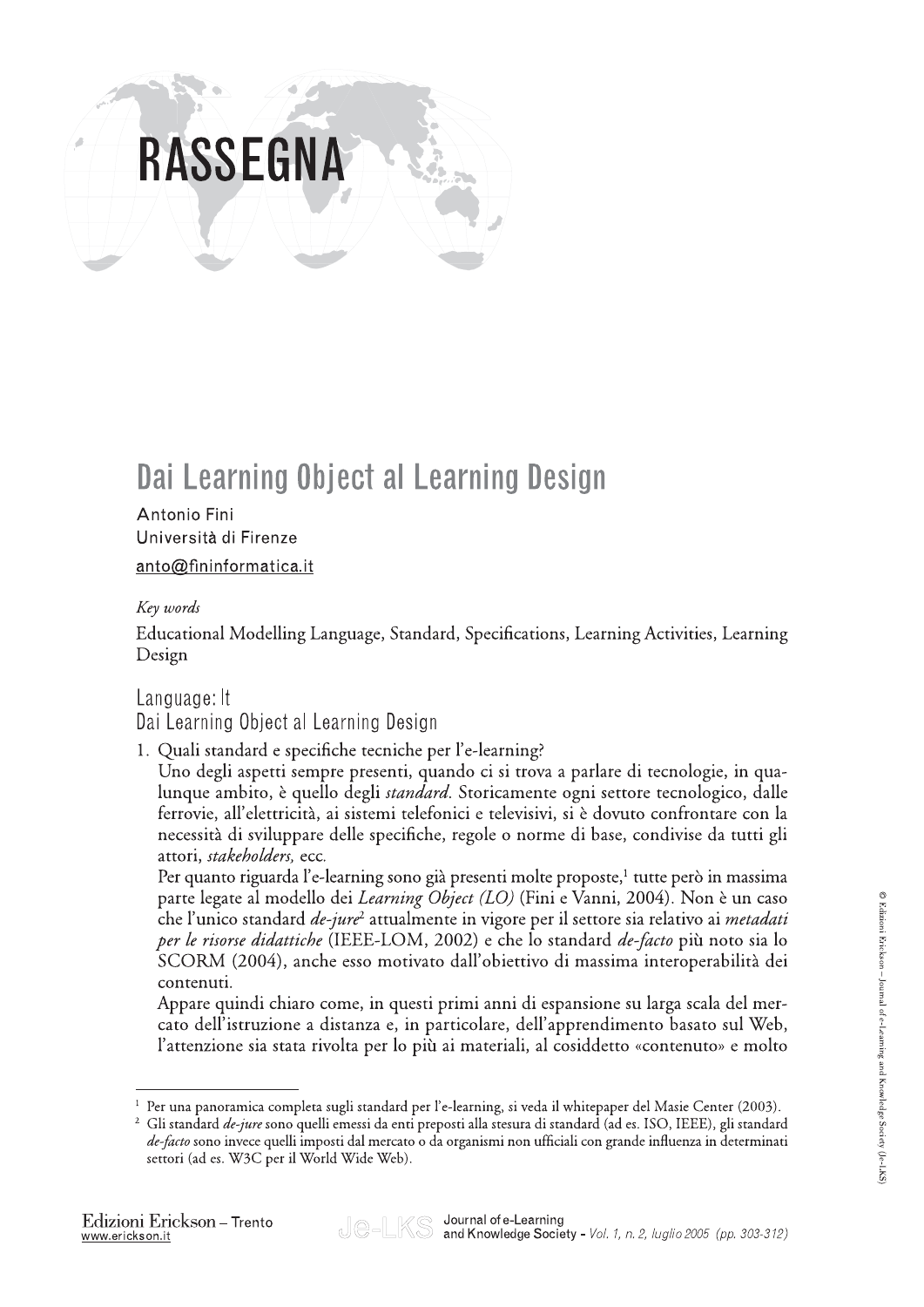meno al «processo» di apprendimento. Questo stato di cose è spiegabile se si considera che il principale «committente» di iniziative di e-learning è attualmente il mondo delle imprese,<sup>3</sup> tradizionalmente sensibile agli aspetti economici e interessato spesso più ad «addestrare» i dipendenti che ad una formazione più teorica, appannaggio tradizionale del mondo della scuola e dell'Università.

In questo scenario è evidente che la modalità «trasmissiva» dell'apprendimento, basata sul modello «single learner, web-based, self-paced» sia quella preferita. Questa modalità enfatizza principalmente i contenuti, il discente viene visto in generale come un fruitore di materiali multimediali, possibilmente organizzati in modo da essere riusabili e utilizzabili in contesti tecnici diversi. Lo studente normalmente interagisce soltanto con la piattaforma di erogazione dei contenuti attraverso test (assessment) che solitamente indicano il raggiungimento del micro-obiettivo sul quale sono basati i singoli LO che compongono il *courseware*. Le specifiche tecniche come SCORM o AICC non contemplano attività di tipo diverso da quella descritta, né prevedono interazioni tra partecipanti e docenti, né collaborazione tra i discenti.

Tali specifiche dichiarano di essere «pedagogicamente neutrali», cioè sostengono di non «interessarsi» degli aspetti metodologici, nel senso che possono essere utilizzate in qualunque scenario, essendo rivolte solo agli aspetti tecnici. Tuttavia è stato rilevato come le limitazioni tecniche e l'orientamento esplicitato dalla documentazione allegata a tali specifiche, sottintendano in realtà un modello pedagogico basato su una concezione trasmissiva della conoscenza. Nel mondo accademico, interessato ad allargare l'orizzonte delle metodologie educative basate sulla tecnologia, è attivo un dibattito che, partendo dalla consapevolezza dei pericoli insiti nella eccessiva subordinazione agli aspetti tecnologici (Calvani, 2002), include proposte di ampliamento delle specifiche per includervi esperienze di apprendimento collaborativo (Ip e Canale, 2003) o per legare in qualche modo LO e teorie pedagogiche basate sulla costruzione attiva della conoscenza o costruttivismo (Alvino e Sarti, 2004).

2. Si può «modellizzare» il processo didattico?

Una strada alternativa è quella della ricerca di una soluzione tecnologica in grado di rendere in forma *machine-readable* la descrizione di un *qualsiasi* «evento» di apprendimento, includendovi attività realizzate in gruppo e ponendo l'attenzione all'interazione e alla collaborazione tra le persone all'interno dei gruppi, prevedendo quindi anche la gestione di diversi *ruoli*.

Questa linea di ricerca considera l'apprendimento/insegnamento di qualunque tipo, sia in presenza che a distanza, basato o meno sulla tecnologia, e ambisce a «distillarne» le componenti essenziali, attraverso un «linguaggio formale» con cui esplicitare l'intero processo di apprendimento.

L'obiettivo di questi studi è pertanto ambizioso: non si tratta più soltanto di trovare una modalità standard per creare e scambiare LO tra piattaforme tecnologiche eterogenee, ma anche di definire una *lingua franca* comprensibile sia per gli umani che per le macchine con cui descrivere una esperienza didattica.

L'oggetto tecnologico che si vuole rappresentare non è quindi in questo caso rappresentato dal *contenuto* bensì dal *processo*.

Da sempre gli insegnanti utilizzano tecniche di vario tipo per progettare, pianificare lezioni o interi corsi o anche soltanto per tenere traccia di quanto fatto giornalmente.

<sup>&</sup>lt;sup>3</sup> In Italia, ad esempio, secondo ANEE/ASSINFORM, la domanda di e-learning proviene per oltre l'80% dal mondo aziendale (fonte: Osservatorio Anee/Assinform 2004 - www.anee.it).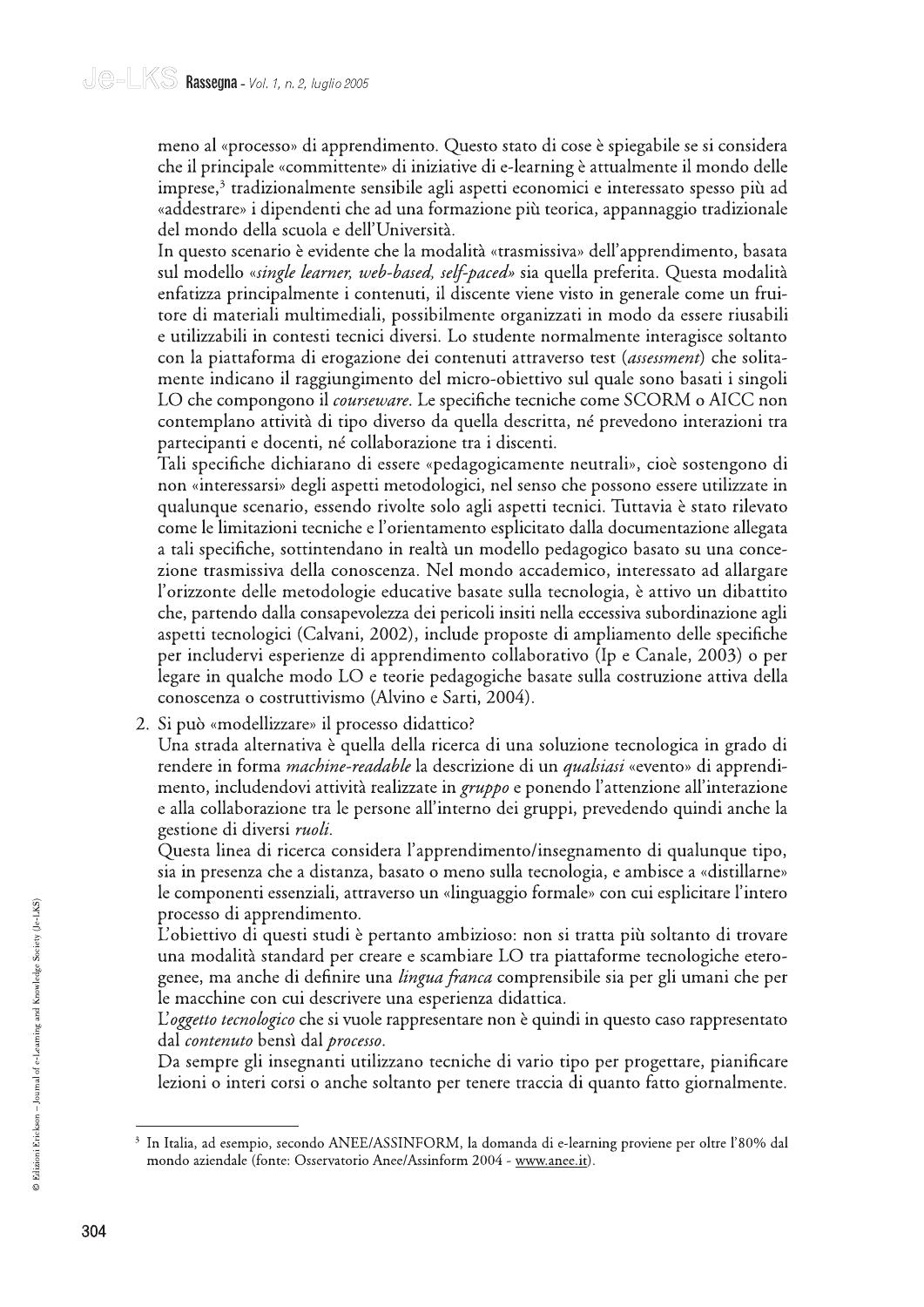Nella pratica scolastica termini come «programmazione», «registro delle lezioni», o «diario di bordo» sono comuni.

Possiamo porci a questo punto la domanda: come rendere possibile che un docente, a fronte di una esperienza particolarmente efficace e soddisfacente, possa riprodurla in un contesto diverso oppure comunicarla ad un collega affinché questi la proponga ai propri studenti? E non si potrebbero per questa strada creare addirittura «biblioteche» di processi didattici?<sup>4</sup> Per far ciò occorre disporre di una *modalità standardizzata* per la *descrizione* delle pratiche. È chiaro che, in mancanza di standard, ogni insegnante finisce per descrivere la propria esperienza in modo diverso dagli altri utilizzando il *linguaggio naturale* (in una forma dunque incomprensibile da parte dei sistemi informatici), aiutandosi al massimo con qualche schema e tabella, probabilmente diverse a seconda dei sistemi di catalogazione utilizzati.

È proprio per rispondere a questa esigenza che sono nati progetti di studio per la creazione di «linguaggi» per la definizione dei processi educativi. Parliamo degli EML *(Educational Modelling Language)*. È interessante notare come nella definizione inglese sia usato il verbo *modellare* (*modelling*) piuttosto che *descrivere*; questo ne denota la visione *ingegneristica* e progettuale molto precisa e rigorosa: l'intenzione è di creare veri e propri *modelli* formali dei processi di apprendimento.

Secondo Koper e Olivier (2004), una specifica tecnica di questo tipo dovrebbe possedere alcuni requisiti fondamentali, oltre a quelli tipici relativi all'interoperabilità:<sup>5</sup>

- *Completezza*. La capacità di descrivere un'esperienza di apprendimento/insegnamento all'interno di una determinata unità di apprendimento o Unit of Learning (UOL), come approfondiremo in seguito.
- Espressività pedagogica. Deve essere in grado di esprimere e di rendere esplicita qualunque tipo di teoria pedagogica sottostante. Ad esempio deve essere possibile descrivere attività basate su diversi paradigmi didattici.
- Personalizzazione. Le attività descritte non devono essere statiche ma devono potersi adattare dinamicamente secondo le necessità e le preferenze dei singoli utenti.
- *Compatibilità*. Deve poter collegarsi armonicamente con altri standard, se applicabili. Ad esempio la descrizione dei LO eventualmente utilizzati mediante metadati basati su LOM, oppure la gestione dei risultati di eventuali test di valutazione secondo le specifiche IMS dedicate a questo argomento.

Nel corso degli ultimi anni sono state sviluppate diverse proposte di linguaggi EML,<sup>6</sup> ma l'attenzione maggiore della comunità internazionale è tuttavia focalizzata su una specifica denominata IMS Learning Design, emessa da IMS7 nel 2003.

<sup>&</sup>lt;sup>4</sup> In realtà iniziative che vanno in questa direzione esistono già da tempo: nel mondo anglosassone sono diffusissimi i database contenenti lesson plan per ogni disciplina (Van Es, 2004) ma anche in Italia l'INDIRE ha avviato da anni il database GOLD, un repository di good practice didattiche per diverse materie e gradi di scuola (http://gold.indire.it).

<sup>&</sup>lt;sup>5</sup> Praticamente tutte le specifiche tecniche sono orientate a garantire la massima interoperabilità tra sistemi eterogenei garantendo, prima di tutto, la formalizzazione delle informazioni, la riusabilità e la riproducibilità dei dati descritti.

<sup>&</sup>lt;sup>6</sup> Rawlings et al. (2002) ne forniscono una rassegna completa.

<sup>7</sup> IMS (IMS Global Learning Consortium) è un consorzio i cui membri provengono da organizzazioni didattiche, commerciali e governative, basato principalmente negli USA, con appendici anche in Europa. Promuove da anni lo sviluppo di specifiche aperte per facilitare le attività didattiche on line, ad esempio per la ricerca e l'interoperabilità dei contenuti didattici e dei test, per il tracciamento dei progressi dello studente e altro ancora. L'obietttivo di IMS è la definizione di standard tecnici per l'interoperabilità delle applicazioni e dei servizi per la formazione in rete.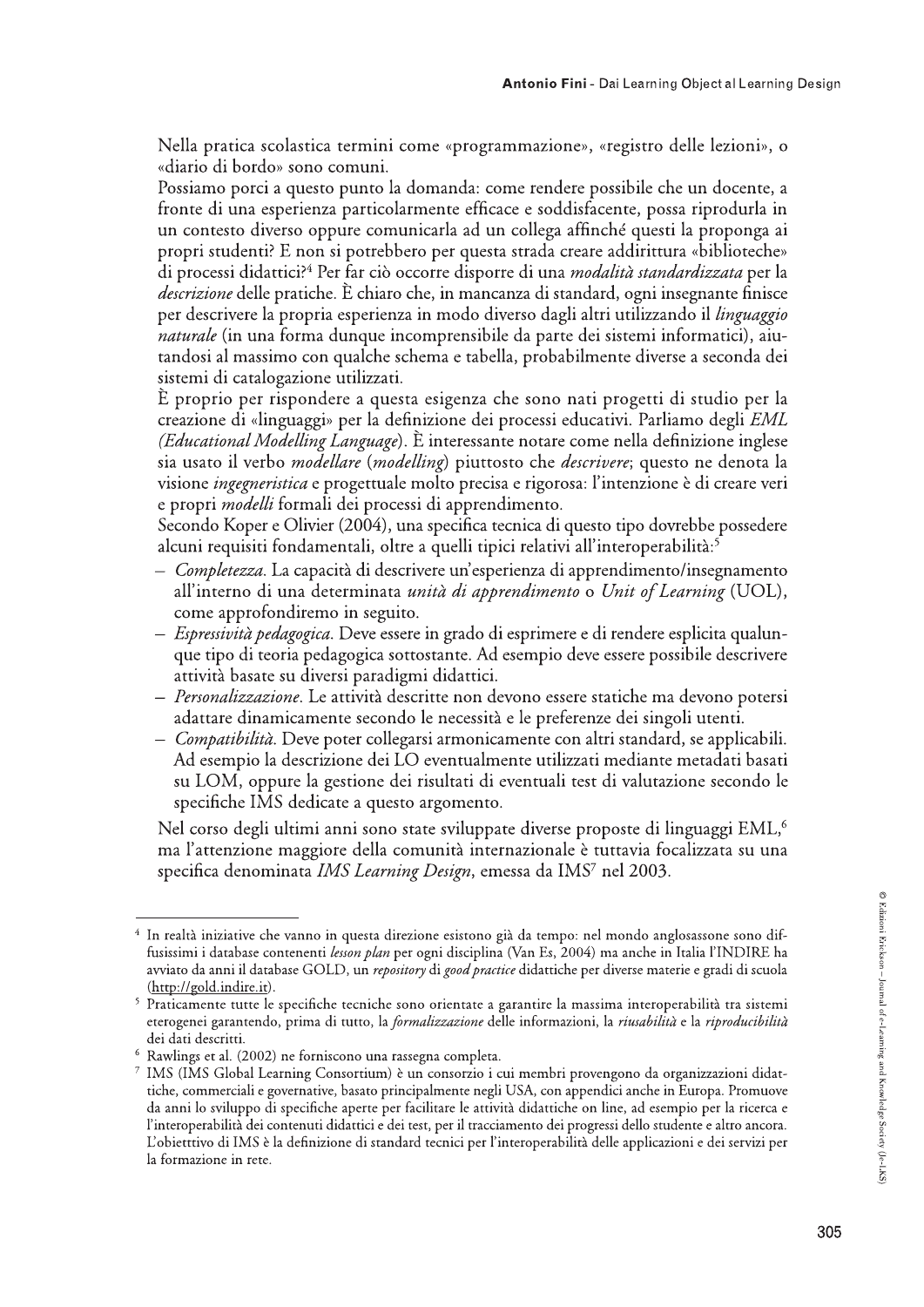3. La specifica IMS Learning Design (IMS-LD)

Nell'ambito della ricerca sui linguaggi EML, una delle proposte più rilevanti è stata avanzata nel 2001 da Rob Koper (2001) della Open University of Nederland (OUNL). Si tratta di un progetto risalente al 1998, teso a realizzare un sistema formale per descrivere unità di studio utilizzate nell'e-learning. Partendo dalla consapevolezza dei limiti insiti nel «modello dei LO», Koper ha ideato un *meta-modello pedagogico* costituito da un linguaggio descrittivo (ispirato alla metodologia di progettazione del software denominata UML – Unified Modelling Language) in grado di descrivere in modo efficace qualsiasi tipo di attività didattica fornendo un *vocabolario* di elementi di base dai quali derivare le azioni, i ruoli, le attività e in generale tutti i componenti delle unità di studio.

Il linguaggio, con una metonimia, fu denominato proprio EML (Educational Modelling Language).

L'EML della OUNL, rilasciato nel dicembre 2000, è stato successivamente implementato in un sistema software denominato Edubox (Tattersall et al, 2005) e utilizzato per alcuni anni all'interno della stessa università.

A partire dal 2001 EML fu preso come base per lo sviluppo della specifica IMS Learning Design,<sup>8</sup> la cui versione 1.0 (tuttora l'unica disponibile) è stata emessa del febbraio 2003.

Da quel momento l'attenzione della comunità internazionale verso questa specifica è cresciuta, anche se non in modo particolarmente rapido, soprattutto a causa della complessità e della estensione della specifica stessa, che hanno rallentato lo sviluppo di strumenti software in grado di implementarla in modo efficace e completo.

Solo negli ultimi tempi sono cominciati ad apparire tool dedicati alla realizzazione ed alla gestione di IMS-LD, grazie anche ad un progetto finanziato dall'Unione Europea, denominato UNFOLD<sup>9</sup> e alla costituzione del cosiddetto Valkenburg Group, dal nome della cittadina olandese nella quale si riunirono per la prima volta (nel 2002) esperti in e-learning da tutto il mondo con lo scopo di diffondere la conoscenza di questa specifica, ritenuta un punto di partenza interessante per il miglioramento della «qualità pedagogica» dell'offerta di e-learning attuale (Koper e Tattersall, 2005).

La IMS-LD è pertanto una derivazione da EML, dal quale si distingue per diversi aspetti tra i quali i più rilevanti sono la codifica in XML (uno standard per tutte le specifiche IMS) e le sinergie predefinite con le altre specifiche IMS, in particolare con la IMS-CP *(Content Packaging)*, la quale fornisce un metodo standard per realizzare «pacchetti» (contenenti dapprima soltanto i contenuti, come ad esempio per SCORM), e ora anche la descrizione delle attività, e con la IMS-QTI (Question and Test Interoperability) per la gestione dei test, spesso utilizzati come strumento per personalizzare le sequenze di attività (ad esempio per proporre unità di apprendimento aggiuntive in caso di necessità ecc.). In questo senso IMS-LD è da considerare pertanto come un *prodotto*, una particolare *interpretazione* del concetto generale dell'EML che descrive (o deliberatamente, non descrive) questa o quella funzionalità, in base a quanto già incluso (o non incluso) in un'altra delle specifiche correlate (ad esempio in IMS-LD non ci sono indicazioni sulla

Da questo momento ci riferiremo soltanto a IMS-LD, tralasciando riferimenti a EML.

<sup>&</sup>lt;sup>9</sup> UNFOLD è un progetto biennale nell'ambito del Framework 6 Support Project della UE, dedicato alla promozione e allo sviluppo di sistemi standard per l'e-learning basati sulla più ampia gamma di approcci pedagogici, così come previsto dalla specifica IMS Learning Design. UNFOLD promuove numerose iniziative tra le quali le Comunità di Pratica tra esperti e operatori del settore e-learning in diversi ambiti, dall'Università alle aziende. Il sito del progetto (https://www.unfold-project.net) è anche il punto di partenza ideale per approfondimenti sul tema del LD.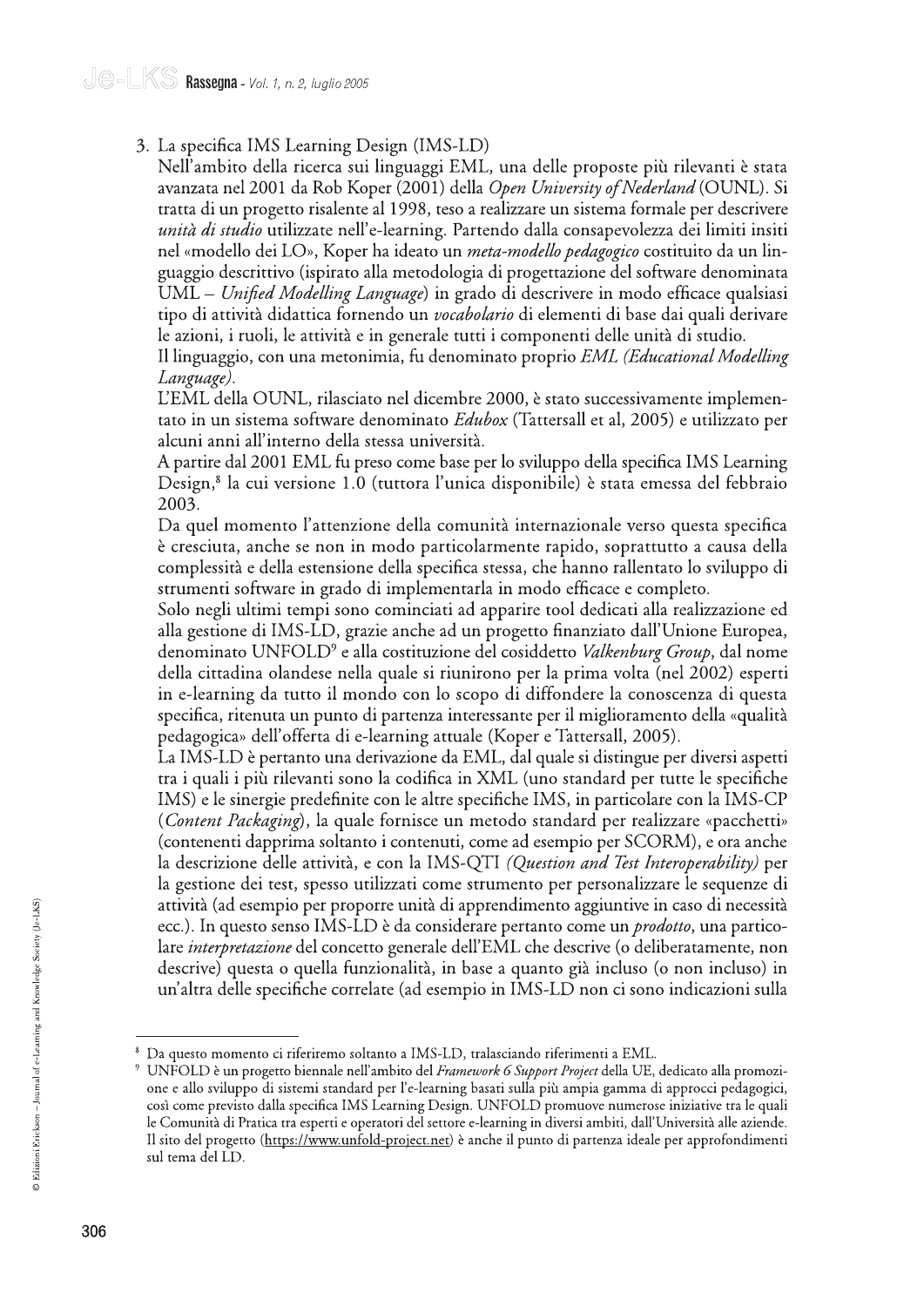gestione dei *portfolio* degli studenti in quanto esiste una specifica IMS relativa proprio a questi aspetti né esistono indicazioni su come memorizzare i pacchetti in repository, in quanto IMS ha una specifica relativa ai repository digitali ecc.).

4. Gli elementi fondamentali di IMS-LD

L'IMS-LD è una specifica piuttosto complessa e articolata, basata fondamentalmente su una visione dell'apprendimento e dell'insegnamento che si può riassumere in questo modo: «*persone* che da sole o in gruppo, rivestendo diversi *ruoli*, eseguono un certa sequenza di *attività di apprendimento/insegnamento* utilizzando *ambienti* dotati di particolari *risorse* e/o *servizi»* (Koper e Tattersall, 2005). La struttura generale comprende gli elementi citati, utilizzabili per realizzare le UOL (Unit of Learning) che sono le unità fondamentali descritte dalla specifica. Le UOL possono essere di dimensione alquanto varia. Sulla *dimensione* ideale delle UOL si potrebbe discutere, in modo analogo a quanto accade per la definizione della granularità ottimale di un LO (Fini e Vanni, 2004). In effetti, come già per le specifiche relative ai LO, anche in questo caso la IMS-LD non contiene indicazioni sulla dimensione ottimale di una UOL, che può pertanto essere riferita ad un corso intero, ad una parte, ad una lezione, a discrezione dell'autore. Veniamo ora alla descrizione degli elementi che costituiscono la sintassi di base della specifica IMS-LD,<sup>10</sup> ricordando che, nelle intenzioni degli autori, con questi elementi si dovrebbe poter descrivere qualsiasi processo di apprendimento/insegnamento:

- Role: rappresentano le persone coinvolte nel processo a vario titolo (studenti, docenti, ruoli definiti nel contesto come coordinatori di gruppo, valutatori ecc.). L'elemento *ruolo* definisce *chi* esegue l'attività, gli «attori». È da rilevare come la metafora più utilizzata per spiegare come «funziona» l'IMS-LD sia la «rappresentazione teatrale» nella quale il copione rappresenta la (o le) UOL e descrive pertanto «chi, quando e come fa cosa».
- Activity: con questo termine si identificano le singole attività didattiche previste per il progetto descritto, si definisce pertanto *cosa* deve essere eseguito. Le attività sono organizzate in Activity Structure, sequenziali o alternative, che definiscono l'ordine temporale di presentazione agli utenti (il *quando*). Se la struttura è sequenziale, le attività saranno presentate in un ordine predefinito, se è alternativa l'utente potrà scegliere liberamente l'ordine di esecuzione.
- *Environment:* gli «ambienti» sono intesi come «contenitori» di *servizi* e/o di *learning object*, che costituiscono le *risorse* a disposizione degli utenti durante l'esecuzione delle attività. Si definisce in pratica come esse devono essere eseguite. I LO possono essere rappresentati da risorse in formato SCORM o altri riferimenti, attraverso una URL. I servizi sono invece limitati (per ora) a invio di e-mail e all'attivazione di servizi di conferencing.
- *Method:* i metodi definiscono la struttura temporale del progetto, il susseguirsi delle attività e l'assegnazione di queste ai diversi ruoli. Si è già accennato in precedenza alla metafora teatrale: i metodi sono infatti composti da Play, Act e Role-Part. Un Play è composto da uno o più Act (come una rappresentazione teatrale è composta da uno o più atti) e all'interno degli atti «recitano» i diversi attori interpretando i diversi personaggi. Il Role-Part è costituito infatti dall'associazione tra un ruolo e un'attività. È attraverso i Role-Part che si specifica ad esempio che gli utenti con ruolo «studente» debbano eseguire una certa attività, mentre per gli utenti con ruolo «tutor» se ne prevedono altre, relative al supporto, ecc.

<sup>&</sup>lt;sup>10</sup> Per gli elementi fondamentali si è preferito mantenere la denominazione originale inglese.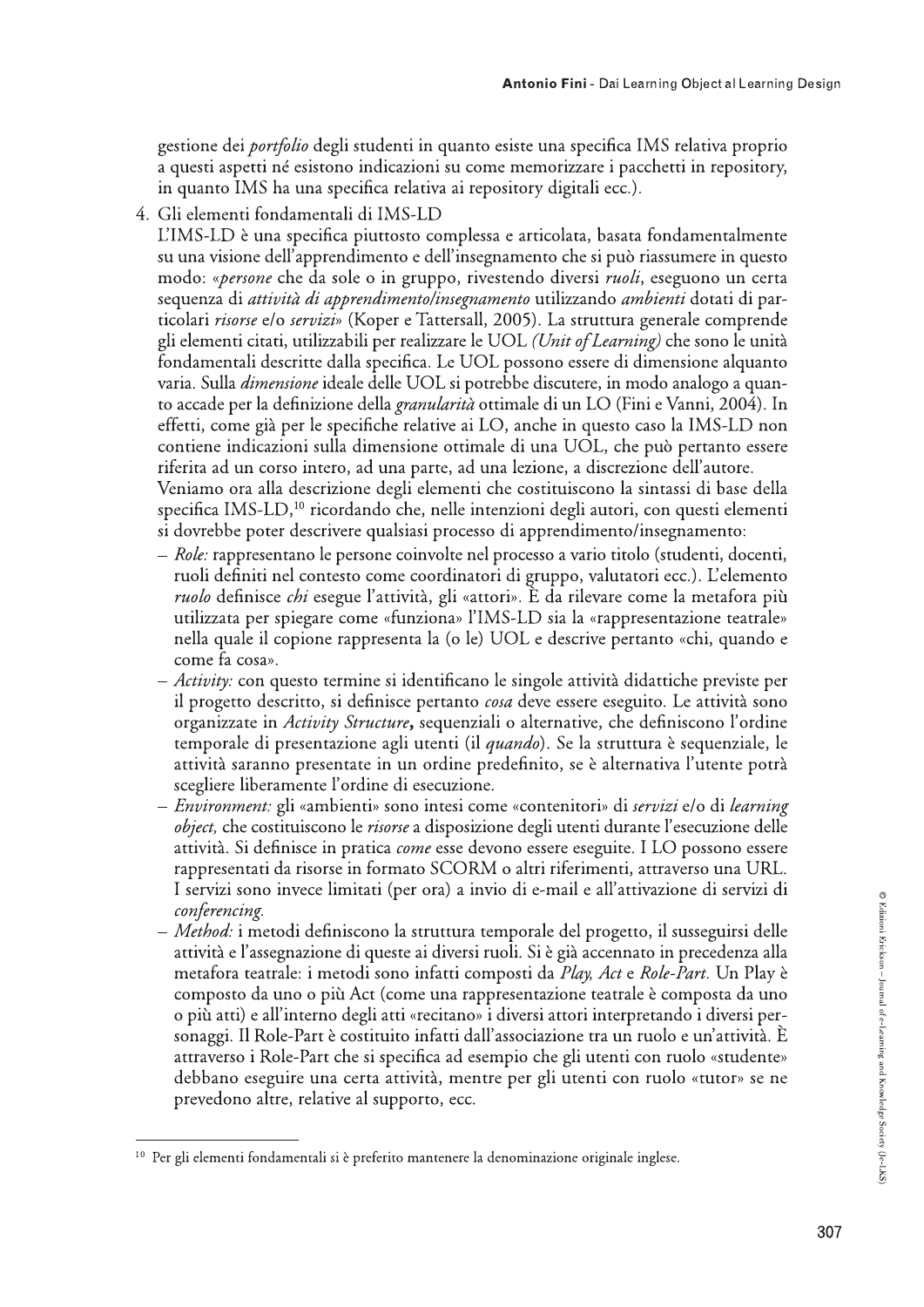Sono inoltre previsti tre diversi livelli di implementazione:

- il *livello A*, che comprende gli elementi sopraccitati e consente la pianificazione di unità didattiche piuttosto semplici, prive di elementi di personalizzazione individuale.
- Il *livello B* include il livello A e aggiunge la gestione delle *proprietà* e delle *condizioni*, ovvero la memorizzazione di informazioni di vario tipo, sia «calcolate» automaticamente che provenienti da interazioni con l'utente (ad es. da test) e la conseguente definizione di regole che modifichino il comportamento della UOL (ad es. una diversa sequenza di attività da proporre sulla base di un pre-test). Il livello B è pensato per consentire una ampia *personalizzazione* di una UOL, attraverso la modifica durante l'esecuzione dei contenuti da presentare e l'interazione attraverso richieste di input da parte dell'utente.
- Il *livello C* include il B e introduce il concetto di *notifica*, ovvero l'attivazione di azioni in base ad eventi. In pratica si tratta di messaggi che possono essere inviati sia a componenti interne che ai partecipanti (ad es. si potrebbe specificare che per un determinato studente, al momento della conclusione di un'attività sia inviata una notifica al docente e/o sia resa visibile un'altra attività).

La suddivisione in tre differenti livelli, con prestazioni di complessità crescenti, rende possibile una diversificazione dei livelli di compatibilità da parte dei sistemi tecnologici preposti all'implementazione della specifica, sia dal punto di vista funzionale (un sistema può supportare solo il livello A o B) che temporale (può essere prevista la compatibilità iniziale con il livello A per poi sviluppare successivamente l'aderenza ai livelli superiori).

5. I tool

A distanza di quasi tre anni dalla pubblicazione della specifica, il punto debole di IMS-LD è ancora la realizzazione pratica: non sono ancora disponibili tool veramente efficaci; nessuna piattaforma e-learning, né commerciale né Open-Source, dichiara di essere «compatibile» con la specifica, in alcuni casi ci sono segnali di interesse, ma ancora a livello di «studio» o di «intenzioni per future versioni».

Le realizzazioni pratiche effettivamente sviluppate riguardano soltanto EML, il «precursore» di IMS-LD (Griffiths et al, 2005; Tattersall et al, 2005) o tool che si ispirano più alla teoria generale che alla specifica tecnica. Soltanto ultimamente cominciano ad emergere proposte di strumenti specifici per la creazione *(editor)* e per l'esecuzione (player) di UOL. A queste due categorie di software va aggiunta quella dei *motori IMS*-LD (engine), ovvero un insieme di funzionalità di basso livello utilizzabili come API (interfacce di programmazione) dai player, e dei test di compatibilità, indispensabili nell'ottica di estendere l'adozione della specifica su larga scala.

In Griffiths et al. (2005) è presentata una panoramica completa dei tool necessari per lavorare, a vario titolo e a vari livelli, con IMS-LD.<sup>11</sup>

A titolo di esempio possiamo citare due editor, molto diversi tra loro, disponibili come prodotti Open-Source o comunque in licenza gratuita, a evidenziare un forte legame tra il mondo del software educativo Open-Source e gli standard e le specifiche in svi $l$ uppo: $12$ 

<sup>&</sup>lt;sup>11</sup> La pagina http://www.unfold-project.net:8085/UNFOLD/general resources folder/tools/currenttools del sito UNFOLD contiene l'elenco aggiornato dei tool correlati a LD, già disponibili o in fase di sviluppo.

<sup>&</sup>lt;sup>12</sup> Alcuni software, nati originariamente come prodotti proprietari, stanno per essere rilasciati in versione Open-Source. Un esempio è il pacchetto LAMS, sviluppato dalla Mcquarie University di Sidney, recentemente distribuito sotto licenza GPL (www.lamsinternational.com).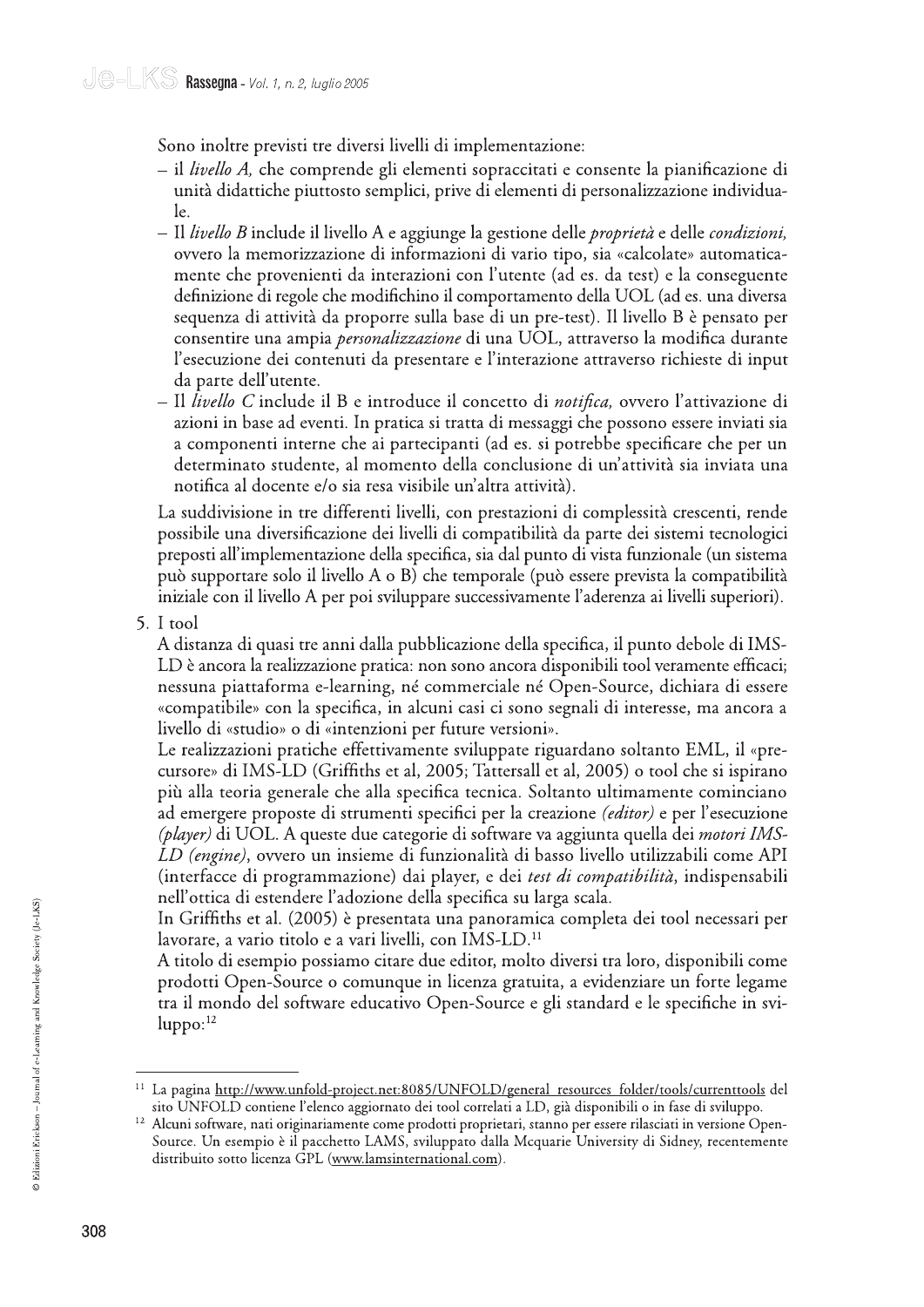- RELOAD Learning Design Editor, sviluppato all'interno del progetto RELOAD<sup>13</sup> (scaricabile liberamente da http://www.reload.ac.uk).
- MISA/MOT+, prodotto dalla Télé-Université di Montreal (scaricabile da http://www. unfold-project.net:8085/UNFOLD/general\_resources\_folder/tools/mot/english/).

Il versante dei *player* e dei *motori* è più complesso di quello degli *editor*. Al momento sono disponibili soltanto sistemi utilizzabili in pratica solo in fase di test delle UOL sviluppate, ma non ancora come sistemi di produzione su larga scala. Un player completo, che include anche il motore Coppercore (l'unico attualmente disponibile, scaricabile da http://coppercore.org/) è scaricabile dal sito del già citato progetto RELOAD (http:// www.reload.ac.uk).

Una nota a parte merita il pacchetto LAMS. Si tratta di un sistema di gestione delle attività (LAMS è l'acronimo di Learning Activity Management System), sviluppato dalla Mequarie University di Sidney e recentemente rilasciato in versione Open-Source (www. lamsinternational.com). Rappresenta un caso particolare perché si tratta di un tool non compatibile con la specifica IMS-LD,<sup>14</sup> ma dichiaratamente *ispirato* dalle teorie sul learning design. Ha riscosso molto successo tra coloro che lo hanno provato, per la sua interfaccia utente estremamente semplice e intuitiva (basata su Macromedia Flash), che lo rende idoneo ad essere utilizzato direttamente da parte dei docenti per la progettazione e il monitoraggio di attività educative. Include sia un editor che un player, basati sulla medesima interfaccia. Rispetto a IMS-LD prevede, nella fase di progettazione, soltanto un certo di numero di attività predefinite, risultando così più facile da usare, a scapito però della generalità e dell'astrattezza, tipiche caratteristiche della specifica IMS-LD.

Infine, è piuttosto interessante il dibattito aperto nella comunità degli utilizzatori e sviluppatori della piattaforma Open-Source Moodle attorno alla possibilità di integrare l'IMS-LD nella piattaforma. Il dibattito si è sviluppato all'interno di un corso istituito sul sito principale di Moodle (www.moodle.org, corso «Learning Design Book Study») per realizzare una «lettura condivisa» del più volte citato volume di Koper e Tattersall, attraverso una scansione settimanale, guidata da diversi «facilitatori» che hanno di volta in volta attivato forum e strumenti di scrittura collaborativa (attraverso il modulo wiki di Moodle). Si è aggregato quindi un gruppo di lavoro costituito da un numero ristretto di facilitatori ma al quale hanno contribuito numerosi altri utenti (tra i quali l'autore del presente articolo). Il prodotto finale è un documento (Berggren et al., 2005) che riassume le discussioni del gruppo di lavoro e le (molte) questioni ancora aperte in vista di una possibile integrazione. Si tratta di un lavoro interessante non solo dal punto di vista tecnico poiché contiene anche numerose osservazioni di tipo metodologico, alcune delle quali saranno riprese nelle considerazioni finali.

#### Considerazioni finali

La specifica IMS-LD e il learning design in generale ambiscono a realizzare una ingegnerizzazione del processo didattico. Utilizzando la metafora teatrale/cinematografica larga-

<sup>&</sup>lt;sup>13</sup> RELOAD è un progetto sviluppato all'interno del JISC Exchange for Learning Programme (X4L). Il progetto è finalizzato allo sviluppo di tool basati sulle specifiche emergenti per l'interoperabilità delle tecnologie di apprendimento. È gestito dall'Università di Bolton in collaborazione con l'Università di Strathclyde (www. reload.ac.uk).

<sup>&</sup>lt;sup>14</sup> È tuttavia previsto il rilascio di una versione compatibile con il livello A di IMS-LD per agosto 2005. Gli sviluppatori di LAMS e Moodle stanno inoltre lavorando per collegare in modo efficace i due sistemi.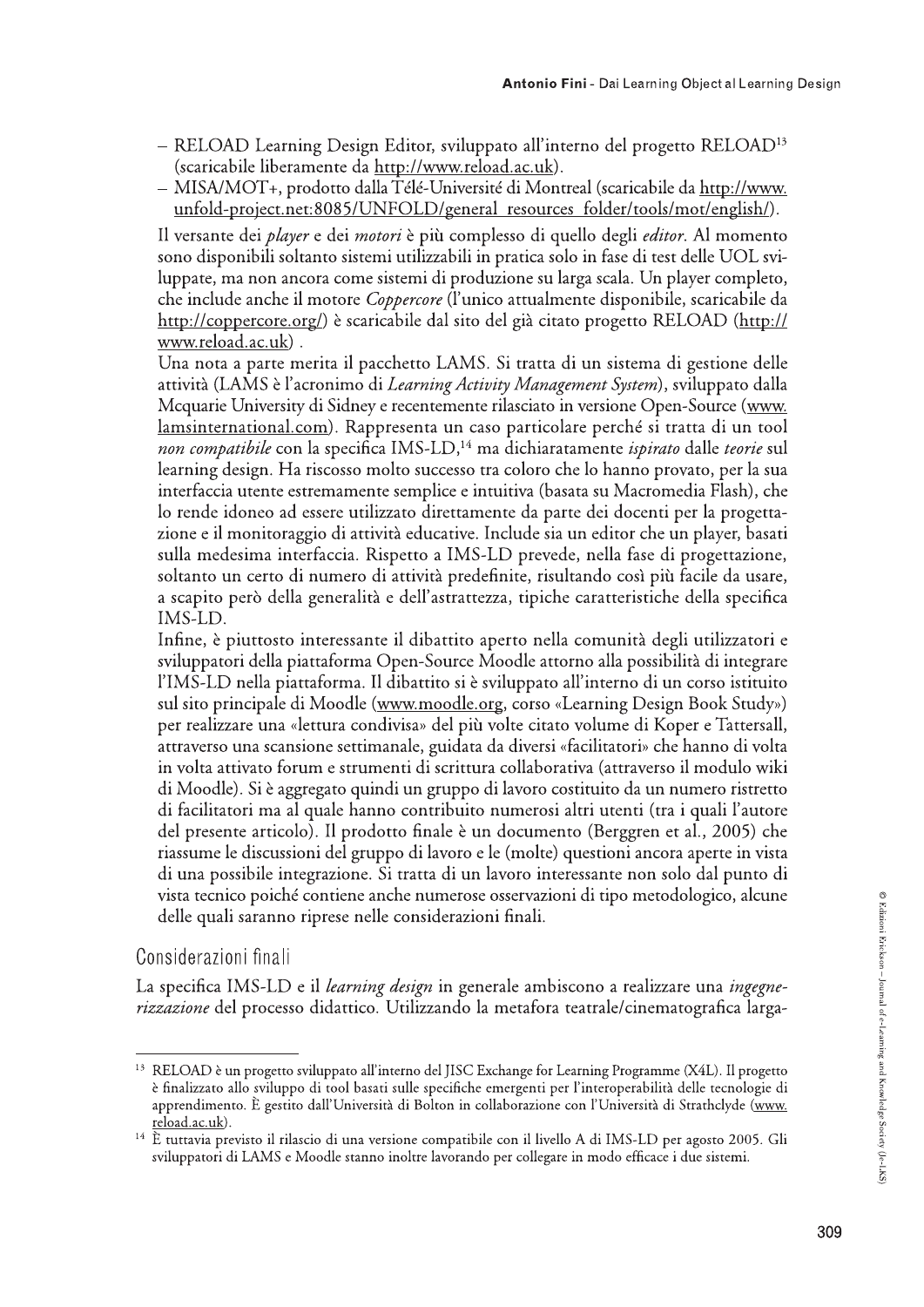mente diffusa nella letteratura sull'argomento si tenta di modellizzare qualsiasi esperienza educativa rendendola simile ad una sorta di sceneggiatura.

Questa visione, apparentemente il punto di forza principale degli EML, si presta tuttavia ad alcune osservazioni preliminari: il processo di insegnamento/apprendimento può veramente essere *codificato* ed espresso in modo formale, utilizzando un linguaggio standardizzato, come se fosse la sceneggiatura di un film? Gli insegnanti e i formatori sono in grado di (e ..disposti a) descrivere minuziosamente e, soprattutto, *in anticipo*, tutto il procedimento necessario per la realizzazione di una determinata esperienza di apprendimento (ad esempio un intero corso o una semplice lezione)? Quanto c'è di *pianificazione* e quanto di *improvvisazione* nel lavoro quotidiano di un insegnante? È realmente possibile catturare nel learning design anche gli elementi di conoscenza *implicita* o tacita citati da Alvino e Sarti (2004)?

Ritornano questioni che i pedagogisti si sono posti molte volte in passato (didattica come «arte» o come «scienza»?); interessante notare che queste questioni sono state recentemente «riscoperte» anche all'interno del gruppo di studio sul LD attivo nella comunità degli utenti Moodle, dove si è posta la questione in termini di «insegnanti-bricoleur» o «insegnanti-ingegneri», evidenziando come una delle caratteristiche più apprezzate di Moodle sia proprio la possibilità di intervenire in modo estemporaneo sulle attività in corso, modificandole, integrandole a seconda delle necessità. La visione delle UOL composte e *ingegnerizzate* in anticipo, contenenti tutta la «logica» delle attività pre-determinata (pur in presenza delle possibilità di sequenzializzazione e personalizzazione avanzate offerte dai livelli B e C di IMS-LD, peraltro ancora da dimostrare in pratica), viene avvertita come potenzialmente in contrasto con la facilità di intervento on-the-fly offerta da Moodle e da altri sistemi simili.

Infine, è opinione ampiamente condivisa che il perdurare della mancanza di strumenti tecnologici efficaci stia di fatto limitando, non solo l'adozione della specifica, ma anche un effettivo *collaudo* della stessa in situazioni reali, impedendone di fatto lo sviluppo ulteriore.

In conclusione, si possono evidenziare alcuni punti, se pur ancora aperti, in attesa di ulteriori soluzioni applicative:

- Le specifiche tecniche iniziano a spostare l'attenzione dalla trasferibilità dei contenuti alla trasferibilità delle attività, operando un notevole passo in avanti a livello metodologico. La disponibilità di uno standard per la descrizione e la trasferibilità di esperienze di apprendimento rappresenta un nuovo riferimento di indubbio interesse e attrazione per la ricerca.
- Dal punto di vista concettuale ma anche informatico, la complessità di queste nuove specifiche è notevolmente superiore a quella degli standard legati ai contenuti (tipo AICC o SCORM). EML e IMS-LD sono le prime proposte operative in tal senso. In particolare IMS-LD, soprattutto se vista in combinazione con le altre specifiche IMS, offre notevoli prospettive d'uso su larga scala.
- Le specifiche come IMS-LD devono ancora essere sperimentare in modo esteso nella pratica, in modo da individuarne i punti deboli e integrarne le parti deboli o carenti. Nel caso di IMS-LD, è da rilevare inoltre che l'ultima versione disponibile è ancora la 1.0, che è tuttora carente in alcune sue parti, ad esempio non vi sono strutture specifiche per la definizione dei gruppi,<sup>15</sup> i servizi previsti sono limitati at-

<sup>&</sup>lt;sup>15</sup> Miao e Hoppe (2005), dell'Università di Duisburg-Essen, hanno già proposto alcune estensioni alla specifica per includere il supporto di attività di apprendimento basate sui gruppi di lavoro.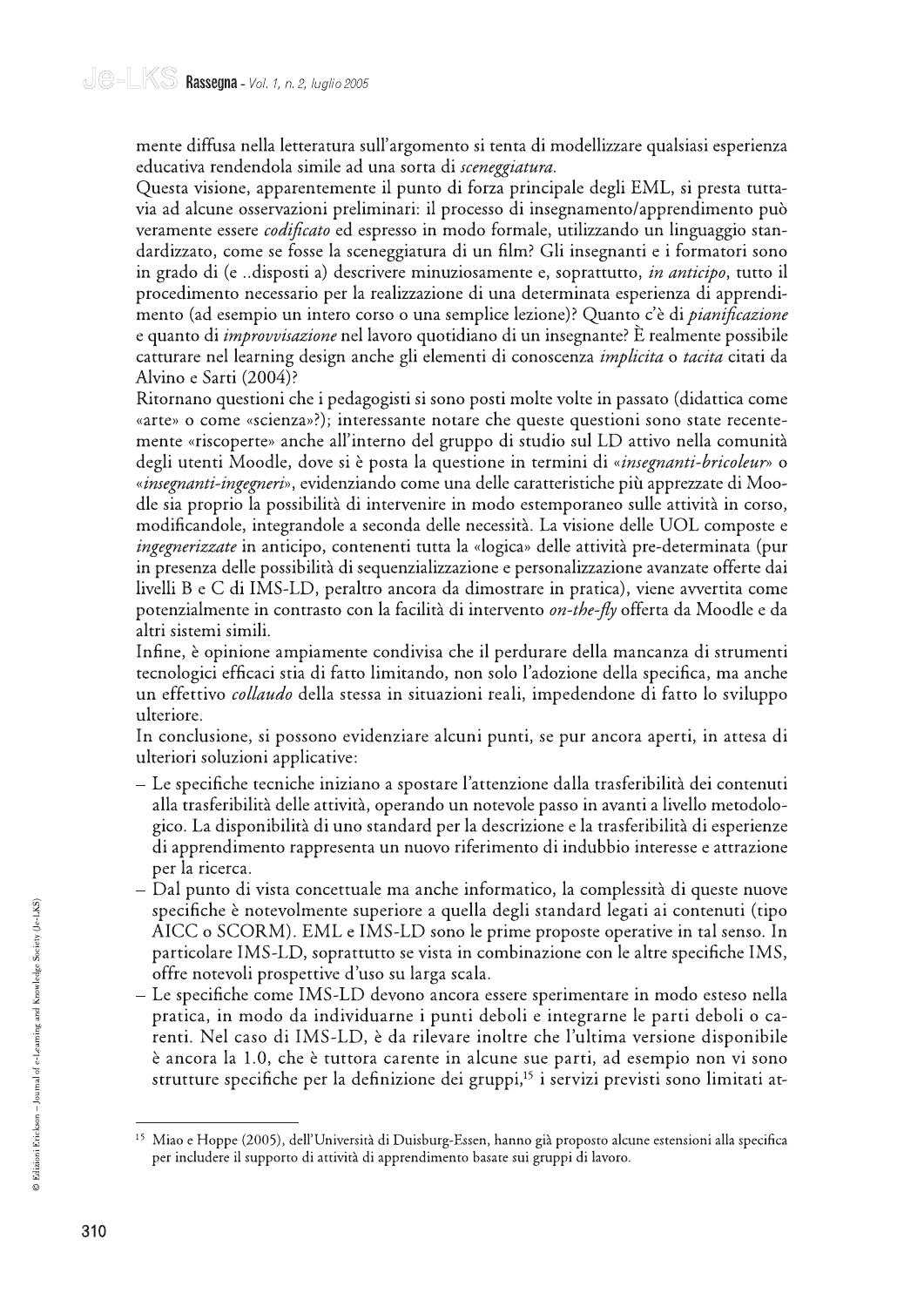tualmente alla e-mail e servizi di conferencing (come i web-forum) e non è fornita alcuna caratteristica di implementazione; inoltre le modalità previste per l'impostazione di sequenze complesse di attività sono ancora difficili da implementare. Dal punto di vista metodologico non è chiaro come si potrebbe realmente risolvere la dicotomia tra ingegnerizzazione e *bricolage*, ovvero come poter consentire al docente di intervenire dinamicamente sullo svolgimento delle UOL, *durante* la loro «esecuzione» da parte dei discenti (in gergo tecnico, a *run-time*).

- Per l'utilizzo nella pratica è cruciale la disponibilità di tool efficaci e semplici da usare per facilitare la diffusione di IMS-LD e, in generale, di metodi standard per la codifica, la trasmissione e il riutilizzo di esperienze di insegnamento/apprendimento.
- L'interesse delle comunità di utenti e sviluppatori di sistemi Open-Source legati all'apprendimento in rete e, in particolare, alle comunità di utenti di piattaforme (come nel caso descritto) può rappresentare la vera svolta per l'adozione su larga scala di IMS-LD, rendendo possibile lo scambio di esperienze e il riuso di *best practice*, di casi di successo e di formati didattici finora confinati all'interno delle singole organizzazioni, se non addirittura limitati all'uso da parte di singoli docenti.

## **Bibliografia**

- Alvino S. e Sarti L. (2004). Learning Objects e Costruttivismo. Atti di Didamatica 2004 a cura di A. Andronico, T. Frignani, G. Poletti, Ferrara 10-12 maggio 2004.
- Berggren A., Burgos D., Fontana J., Hinkelman D., Hung V., Hursh A., Tielemans G., Moodle Community Learning Design Book Study Group (2005). Learning Design and Moodle: The Process of Integrating Specifications (in pubblicazione). Verificato il 5/6/2005 da http://moodle. org/file.php/5/moddata/forum/33/116046/LDSummary4.1.doc
- Calvani A. (2002). E-learning: tipologie e criticità nel contesto universitario. Form@re, Marzo 2002, Editoriale. Verificato il 5/6/2005 da http://www.formare.erickson.it/archivio/marzo\_aprile/ editoriale.html
- Fini A., Vanni L. (2004). Learning Object e metadati. Quando, come e perchè avvalersene, Erickson, Trento.
- Griffiths D., Blat. J., Garcia R., Vogten H., Kwong K.L. (2005). Learning Design Tools. In Koper R. e Tattersall C. (Eds.) (2005) Learning Design, pp. 109-135. Springer, Berlin.
- IEEE-LOM (2002). Standard for Learning Object Metadata. Learning Technologies Standard Commitee of the IEEE 148.41.21.
- Koper R. (2001). Modelling units of study from a pedagogical perspective The pedagogical metamodel behind EML. Verificato il 5/6/2005 da http://hdl.handle.net/1820/36
- Koper R e Olivier B. (2004). Representing the Learning Design of Units of Learning. *Educational* Technology & Society 7 (3), pp 97-111. Verificato il 5/6/2005 da http://ifets.ieee.org/periodical/7 3/10.pdf
- Koper R. e Tattersall C. (Eds.) (2005). Learning Design. A Handbook on Modelling and Delivering Networked Education and Training. Springer, Berlin.
- Ip A. e Canale R. (2003). Supporting Collaborative Learning Activities with SCORM. Verificato il 5/6/2005 da http://users.tpg.com.au/adslfrcf/scorm/ED031016.PDF
- Oliver M. (2000). An introduction to the evaluation of learning technology. Verificato il 5/6/2005 da http://ifets.ieee.org/periodical/vol\_4\_2000/intro.html
- Masie Center (2003). Making Sense of Learning Specification and Standards: A Decision Maker's Guide to their Adoption (2<sup>nd</sup> Edition). Verificato il 5/6/2005 da http://www.masie.com/standards/s3 2nd edition.pdf